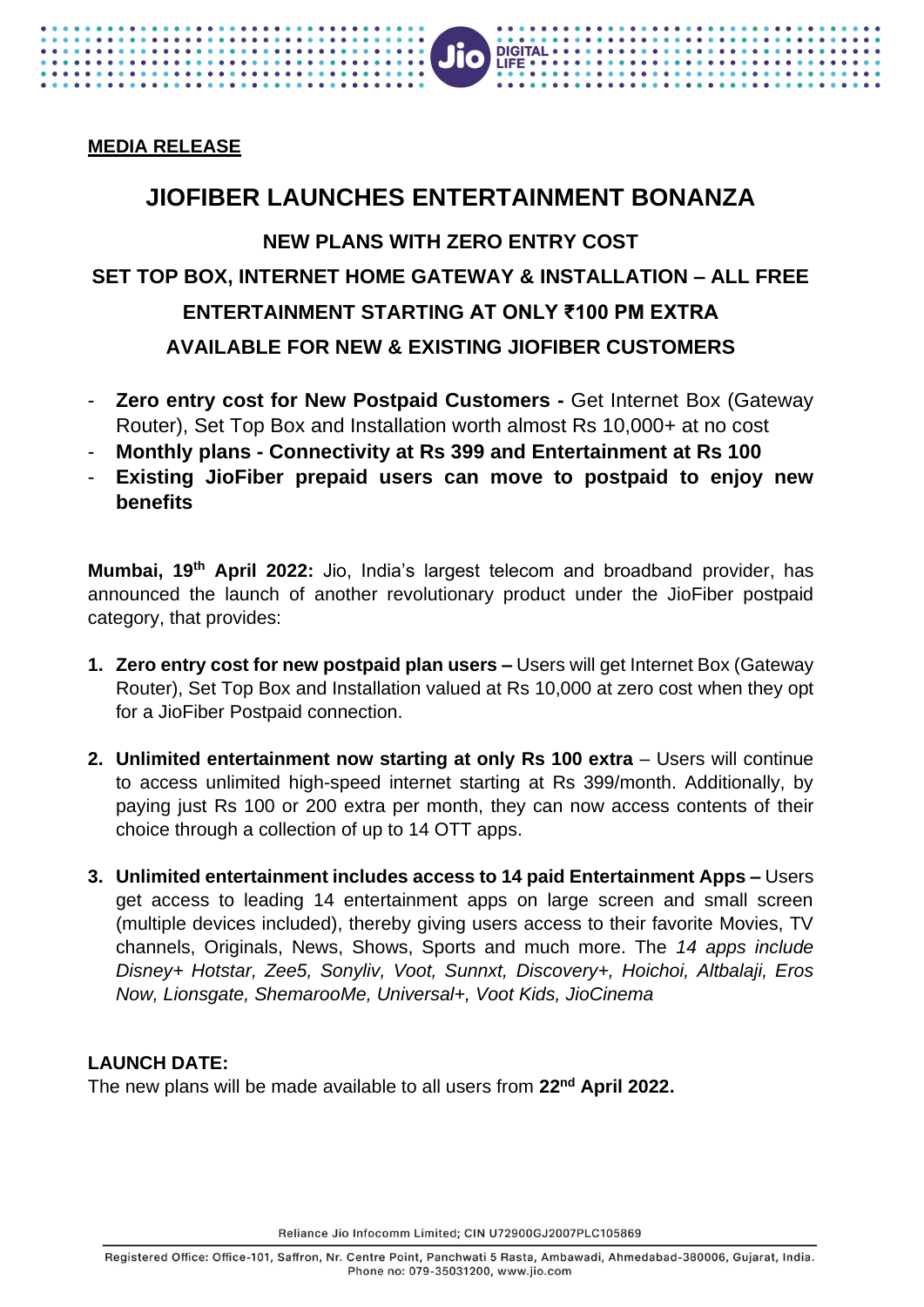

#### **NEW POSTPAID ENTERTAINMENT PLANS**

|                       |                                      | <b>Plan Options</b> |                              |                                       |
|-----------------------|--------------------------------------|---------------------|------------------------------|---------------------------------------|
| <b>Base Plan (Rs)</b> | <b>Unlimited Internet</b><br>(Speed) | Internet-only       | <b>Entertainment</b>         | <b>Entertainment PLUS</b>             |
|                       |                                      |                     | @ Rs 100/month<br>for 6 Apps | @ Rs 200/month<br>for 14 Apps         |
| 399                   | 30 Mbps                              | 399                 | 499                          | 599                                   |
| 699                   | 100 Mbps                             | 699                 | 799                          | 899                                   |
| 999                   | 150 Mbps                             |                     |                              | 999<br>(with Amazon Prime)            |
| 1499                  | 300 Mbps                             |                     |                              | 1499<br>(Amazon P + Netflix Basic)    |
| 2499                  | 500 Mbps                             |                     |                              | 2499<br>(Amazon P + Netflix Standard) |
| 3999                  | 1000 Mbps                            |                     |                              | 3999<br>(Amazon P + Netflix Premium)  |

#### **How to get new JioFiber Entertainment Bonanza plans:**

#### **A. Existing JioFiber Postpaid users:**

- 1. Select your entertainment plan in MyJio
- 2. Pay advance rental for the new plan selected

#### **B. Existing JioFiber Prepaid users:**

- 1. Initiate Prepaid to Postpaid migration in MyJio
- 2. Verify yourself by entering OTP on your phone
- 3. Select the entertainment plan in MyJio
- 4. Make the advance payment for the plan chosen

**In case of JioFiber users without STB**, simply schedule an appointment for delivery of free Jio Set Top Box, after you have selected and paid for your Entertainment Bonanza Plan.

Reliance Jio Infocomm Limited; CIN U72900GJ2007PLC105869